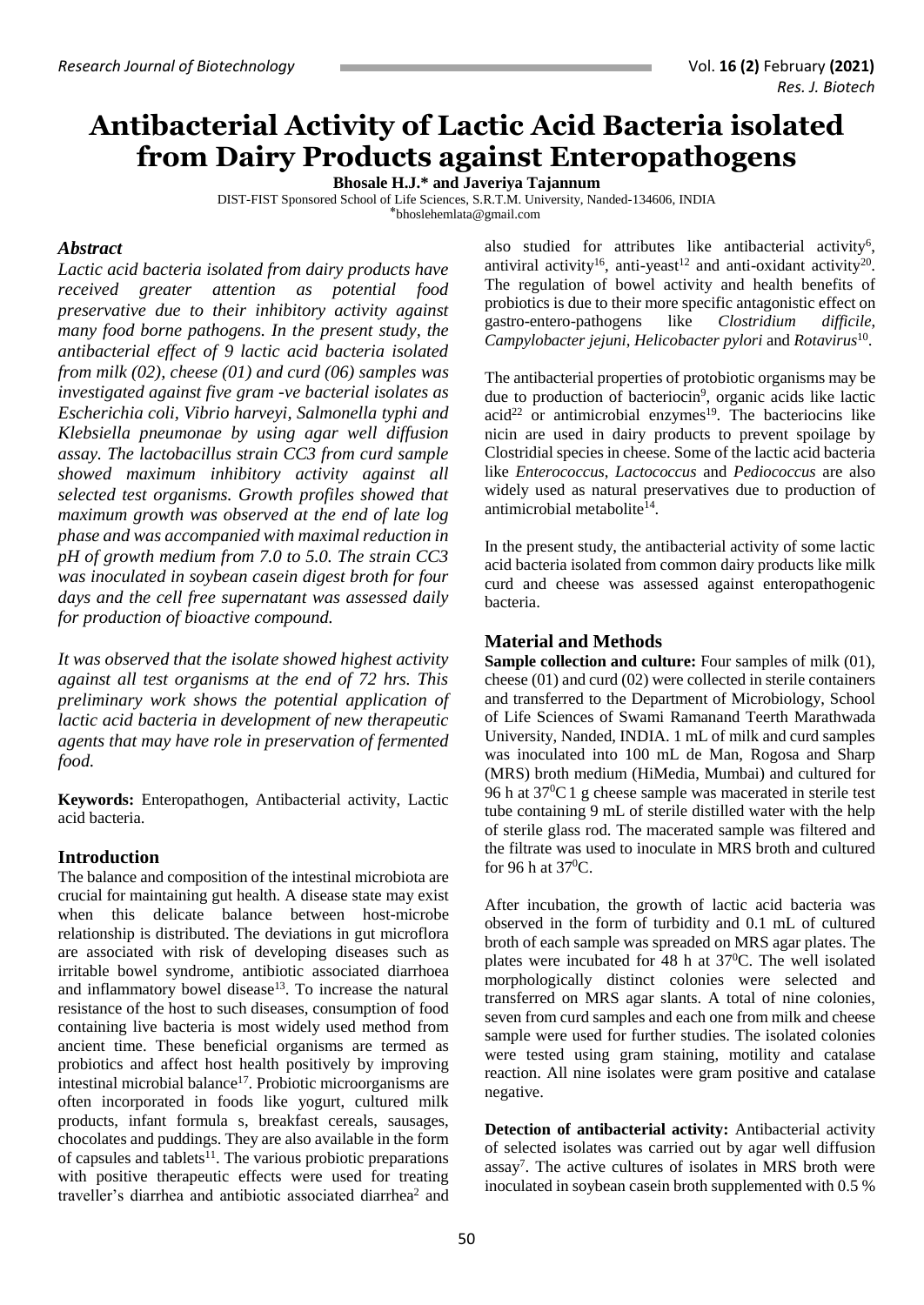dextrose and the flasks were incubated at 37℃ for 96 h. After incubation, the culture broths were centrifuged at 10,000 rpm at 4℃ for 10 min. The cell free supernatants were used as crude extracts and screened against enteropathogenic bacteria. The test bacteria used in this study are *E. coli*, *K. pneumonae*, *S. typhi*, *V. harveyi* and *V. parahaemolyticus*.

Active cultures of enteropathogenic bacteria in nutrient broth were diluted in sterile Mueller Hinton broth to reach the  $O.D.600$  of 0.1. 0.1 mL culture was then individually spreaded on solidified Mueller Hinton agar plates. Wells of 5 mm diameter were punctured on the centre of plates with the help of alcohol sterilized cork borer and 30 µL crude extract of each isolate was added into the well. The plates were then kept in refrigerator for 30 min and all plates were incubated at 37℃ for 24 h.

After incubation, antibacterial activity was noted by observing the zone of inhibition around the well and the size of zone was measured to indicate the degree of inhibition. Streptomycin  $(50 \text{ µg.mL}^{-1})$  and uninoculated broth were used as positive and negative controls respectively. The isolate CC3 from curd sample showed good antibacterial activity and hence selected for further studies.

**Growth kinetics and antibacterial compound production by strain CC3:** Growth experiments were performed in Erlenmeyer flask of 250 mL containing 100 mL of soybean casein broth supplemented with dextrose (0.5%) at 37<sup>0</sup>C under static conditions. An overnight active culture of CC3 in MRS broth was used to inoculate in soybean casein digest dextrose broth at initial O.D.<sup>600</sup> of 0.1. At different time intervals, samples were removed from culture broth and used for optical density measurement at 600 nm, extracellular pH measurements and antibacterial compound production.

#### **Results**

**Isolation of lactic acid bacteria:** Nine bacterial strains isolated from curd, milk and cheese samples were found to be gram positive and non-motile rods. Seven isolates from curd were found catalase negative whereas two isolates each from milk and cheese showed positive catalase reaction (Table 1).

**Antibacterial activity of lactic acid bacteria:** These isolates were screened for their antibacterial activity against five enteropathogenic bacteria. The results of table 2 show that all nine isolates were active against *K. pneumonae* and *E. coli* and eight inhibited S. *typhi* whereas three isolates were active against *V. parahaemolyticus* and *V. harveyi.*

| <b>Isolate</b>  | <b>Source</b> | Gram's nature | <b>Motility</b> | <b>Catalase reaction</b> |
|-----------------|---------------|---------------|-----------------|--------------------------|
| CC <sub>1</sub> | Curd          | $G + ve$ rod  | Non-motile      | -ve                      |
| CC <sub>2</sub> | Curd          | $G + ve$ rod  | Non-motile      | -ve                      |
| CC <sub>3</sub> | Curd          | $G + ve$ rod  | Non-motile      | -ve                      |
| CC <sub>4</sub> | Curd          | $G + ve$ rod  | Non-motile      | -ve                      |
| CC <sub>5</sub> | Curd          | $G + ve$ rod  | Non-motile      | -ve                      |
| CC <sub>6</sub> | Curd          | $G + ve$ rod  | Non-motile      | -ve                      |
| CC <sub>6</sub> | Curd          | $G + ve$ rod  | Non-motile      | -ve                      |
| CC <sub>7</sub> | Curd          | $G + ve$ rod  | Non-motile      | -ve                      |
| M11             | Milk          | $G + ve$ rod  | Non-motile      | $+ve$                    |
| Cch1            | Cheese        | $G + ve$ rod  | Non-motile      | $+ve$                    |

**Table 1 Lactic acid bacteria isolated from dairy products**

**Table 2 Antibacterial activity of cell free supernatants of Lactic acid bacteria isolated from dairy products**

|                 | Test pathogen/zone of inhibition (mm) |                          |            |                          |              |  |
|-----------------|---------------------------------------|--------------------------|------------|--------------------------|--------------|--|
| <b>Isolate</b>  | E. coli                               | S. typhi                 | V. harveyi | V. parahaemolyticus      | K. pneumonae |  |
| CC <sub>1</sub> |                                       | 36                       |            | 14                       | 18           |  |
| CC2             |                                       | 28                       |            |                          | 19           |  |
| CC <sub>3</sub> | 22                                    | 18                       | 15         | 13                       | 18           |  |
| CC <sub>4</sub> |                                       | 25                       |            | 13                       | 13           |  |
| CC <sub>5</sub> |                                       | 14                       |            |                          | 17           |  |
| CC6             | $\overline{\phantom{a}}$              | $\overline{\phantom{0}}$ |            | $\overline{\phantom{a}}$ | 27           |  |
| CC7             |                                       | 12                       |            | $\overline{\phantom{a}}$ | 19           |  |
| MI1             |                                       | 15                       | 10         |                          | 19           |  |
| Cch1            |                                       | 16                       | 12         |                          | 17           |  |
| Streptomycin    |                                       | 23                       | 25         | 24                       | 21           |  |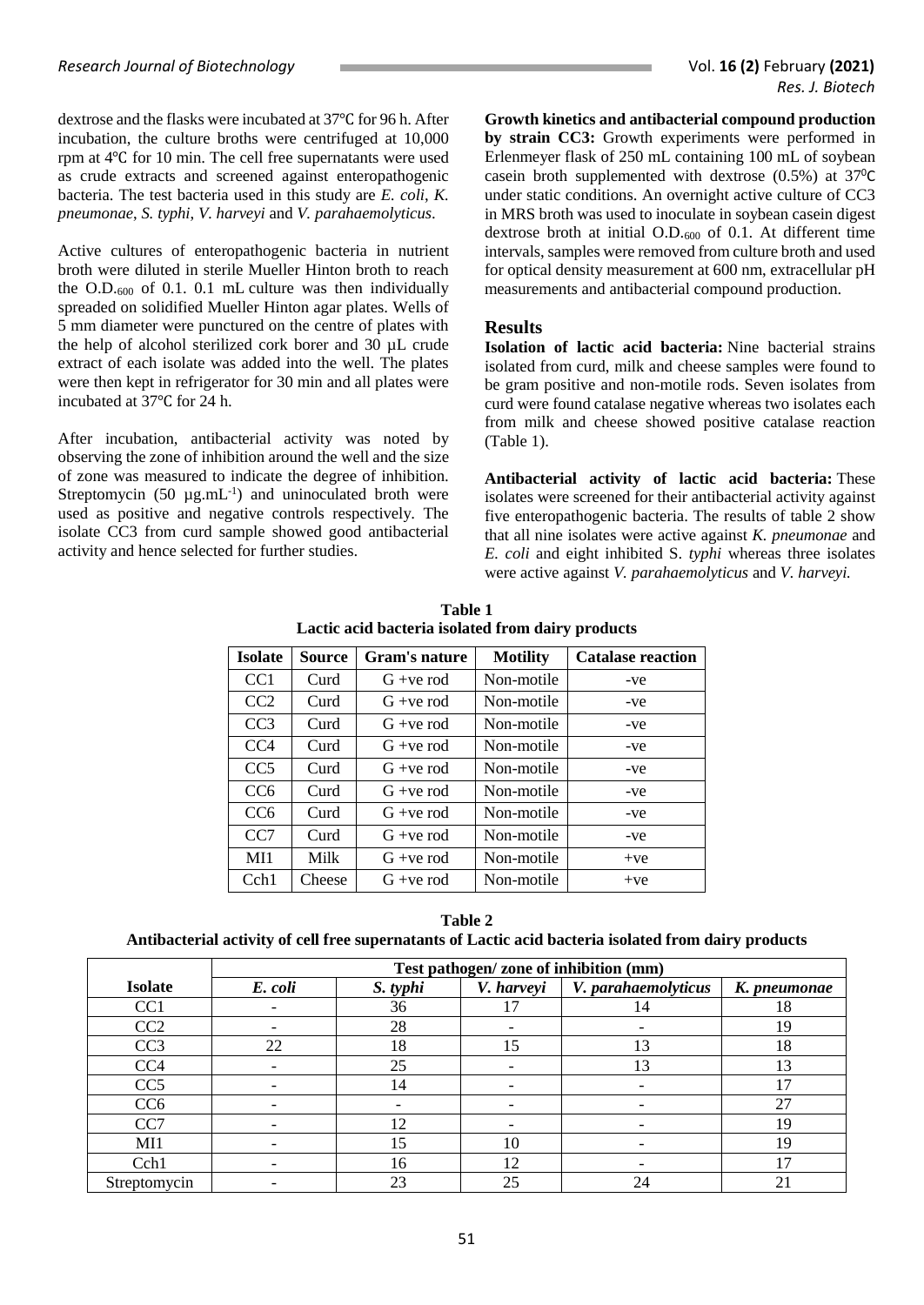Based on the sizes of inhibition zone and ability to inhibit all test pathogens, the isolate CC3 was selected as potent antibacterial producer strain (fig. 1).

**Growth kinetics and production of antibacterial compound by isolate CC3:** Growth and antibacterial compound production were studied in soybean casein digest dextrose broth at 37<sup>0</sup>C and at pH 6.8. Under these condition growth, antibacterial activity and changes in pH of medium were detected periodically at an interval of 24 h. The results of the fig. 2 show that antibacterial activity increases with

increase in cell growth as determined in terms of O.D.600. The growth reached maximum between 48 and 72 h of incubation at 37<sup>0</sup>C and declined thereafter. External pH of medium also started to decrease from second day of incubation and then declined further after 72 h incubation and remained constant till 96 h of incubation.

The isolate CC3 showed antibacterial activity against all test bacteria starting from 24 h of incubation which was increased further till 72 h and declined thereafter from 96 h of incubation.



 **(a) (b) (c) (d) Figure 1: Antibacterial activity of CC3 isolate against (a)** *S. typhi***, (b)** *V. harveyi***, (c)** *V. parahaemolyticus* **and (d)** *K. pneumonae*



**Figure 2: Change in pH and optical density during incubation period**



**Figure 3: Antibacterial activity of CC3 isolate at varying time intervals**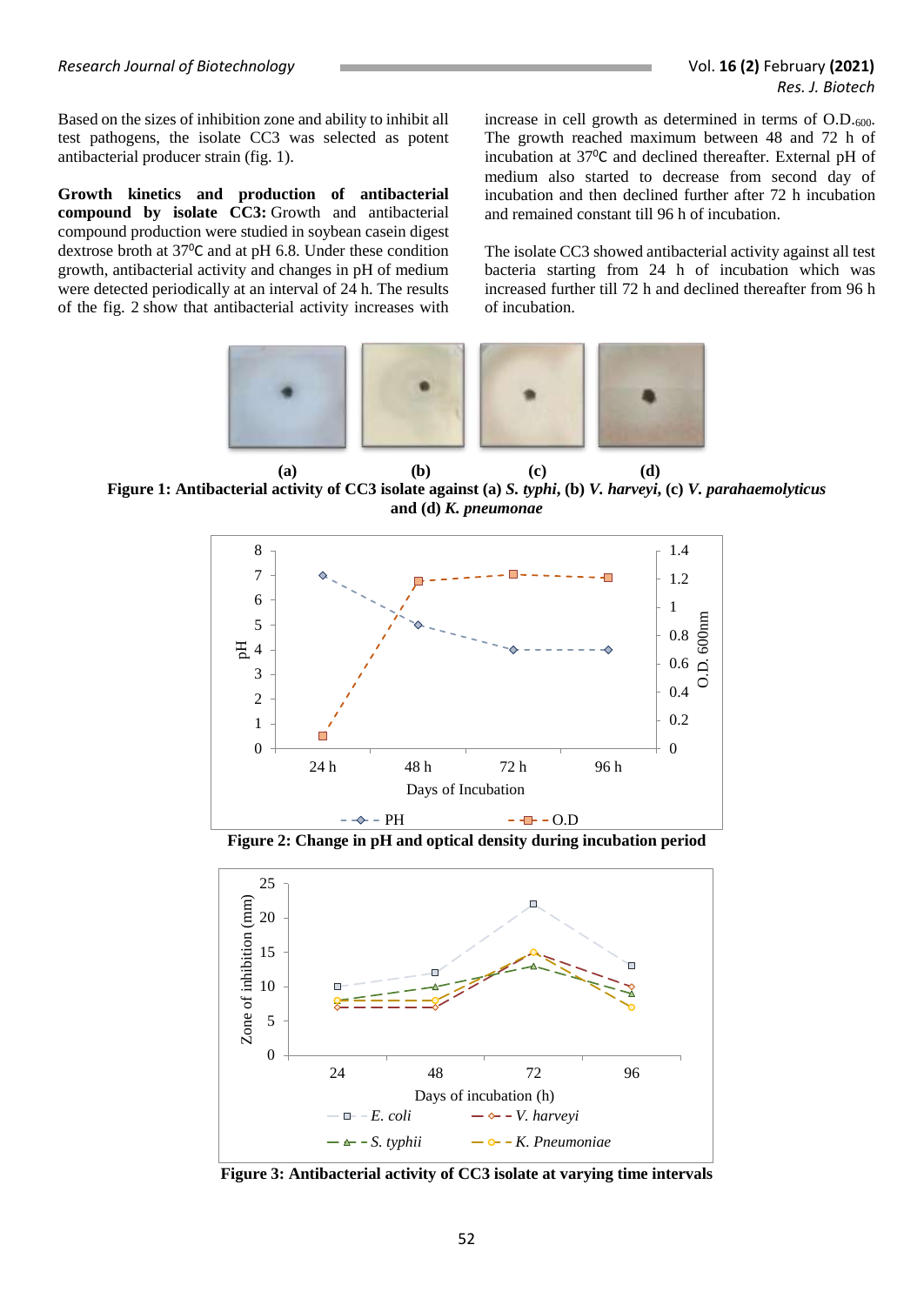| Name of pathogen | Zone of inhibition |
|------------------|--------------------|
| E. coli          |                    |
| V. harveyi       |                    |
| S. typhi         |                    |
| K. pneumonae     |                    |

**Table 4 Results of antimicrobial activity of supernatant collected at 3rd day**

### **Discussion**

Lactic acid bacteria are representative members of normal microflora and inhabit digestive tract of many animal species including human beings. Gastrointestinal infections are most common diseases caused by enteric bacteria including species *Salmonella, Vibrio, Shigella, Escherichia* and *Campylobacter.* Also, these bacteria have been identified as potential etiologic agents which cause severe illness in immunocompromised patients especially in human  $immunodeficiency$  virus infected patients<sup>4,8</sup> frequently causing malabsorption, significant weight loss, extra intestinal infections and increased mortality rates<sup>4</sup>. In this view, present study assessed the antibacterial potential of some lactic acid bacteria isolated from commonly used dairy products such as milk, curd and cheese against enteric pathogens.

Nine bacterial isolates from selected dairy products were identified based on their gram's nature, motility and catalase reaction. These phenotypic methods have been most commonly used for preliminary identification of lactic acid bacteria<sup>6</sup> . All nine isolates were gram positive and nonmotile rods and showed catalase negative reaction except MI1 and Cch1 isolates. Lactic acid bacteria are G +ve, catalase -ve, non-spore forming, non-motile coccobacilli or rods and ferment glucose to lactic acid.

Lactic acid bacteria can produce antimicrobial agents that exhibit potent antagonistic activity against many spoilage causing and pathogenic microorganisms. The antimicrobial potential of lactic acid bacteria is due to their ability to produce metabolites such as organic acids, hydrogen peroxide, ethanol, acetone, acetaldehyde, reuterin and  $b$ acteriocins<sup>21</sup>. In the present study, all nine isolates inhibited growth of two or more test bacteria when evaluated by agar well diffusion method. The isolate CC3 was found promising due to its ability to inhibit all the test pathogens.

During growth studies, CC3 showed optimal growth after 72 h of incubation and was correlated with reduction in pH of medium and antibacterial activity. The initial pH of medium (6.8) was found to be reduced to 4.0 at third day of incubation and was same on fourth day. This indicated that maximum growth of CC3 was approached at third day during which it has fermented dextrose in the medium to produce lactic acid or acetic acid that dropped the pH of medium to 4.0. Organic acids produced by lactic acid bacteria reduce the pH levels and increase the production of hydrogen peroxide<sup>18</sup>. These products showed antibacterial effect against many pathogenic organisms including gram positive and gram-negative bacteria. 15

In the present study, CC3 exhibited promising antibacterial activity against *E. coli, S. typhi, K. pneumonae* and *V. harveyi.* Many researchers indicated the antimicrobial potential of lactic acid bacteria isolated from various sources against *E. coli* and *Klebsiella sp*<sup>3</sup> and proposed that antimicrobial activity of LAB may be due to bacteriocin production. 1

## **Conclusion**

The results obtained in this study demonstrated significant antibacterial activity of LAB against enteric bacteria causing gastro intestinal infections. The antibacterial strain CC3 can be used as a best candidate for developing starter culture of products like curd and can be used for improving microbiological safety of traditional dairy products like curd.

## **References**

1. Nigam Astha, Kumar Avnish, Madhusudan H.V. and Bhola Neelam, In-vitro screening of antibacterial activity of lactic acid bacteria against common enteric pathogens, *J. Biomed. Sci*., **4(2),** 1-6 **(2012)**

2. Babak Haghshenas, Yousef Nami, Minoo Haghshenas2, Norhafizah Abdullah3, Rozita Rosli1, Dayang Radiah3 and Ahmad Yari Khosroushahi, Potentially probiotic acetic acid bacteria isolation and identification from traditional dairies microbiota, *Int J Food Sci Tech,* **50**, 1056-1064 **(2015)**

3. Adeniyi Bolanle A., Adetoye Adewale and Ayeni Funmilola A., Antibacterial activity of lactic acid bacteria isolated from cow faeces against potential enteric pathogens, *Afr. Health Sci*, **15**, 888- 895 **(2015)**

4. Carcamo C., Hooton T., Wener M.H., Weiss N.S., Gilman R. and Arevalo J., Etiologies and manifestations of persistent diarrhea in adults with HIV-1 infection: a case-control study in lima, *Peru JID*, **191**, 11-9 **(2005)**

5. Collet J., Limitations of clinical trials, *La Revue du Practician,*  **50(8),** 833 **(2000)**

6. Corsetti A., Lavermicocca P., Morea M., Baruzzi F., Tosti N. and Gobbetti M., Phenotypic and molecular identification and clustering of lactic acid bacteria and yeasts from Wheat (species *Triticum durum* and *Triticum aestivum*) sourdoughs of Southern Italy, *Int. J. Food Microbiol*, **64**, 95-104 **(2001)**

7. Mahnaz K., Che Wan J., Khyrunnisa B. and Iman Y., Screening of antibacterial activity of lactic acid bacteria isolated from